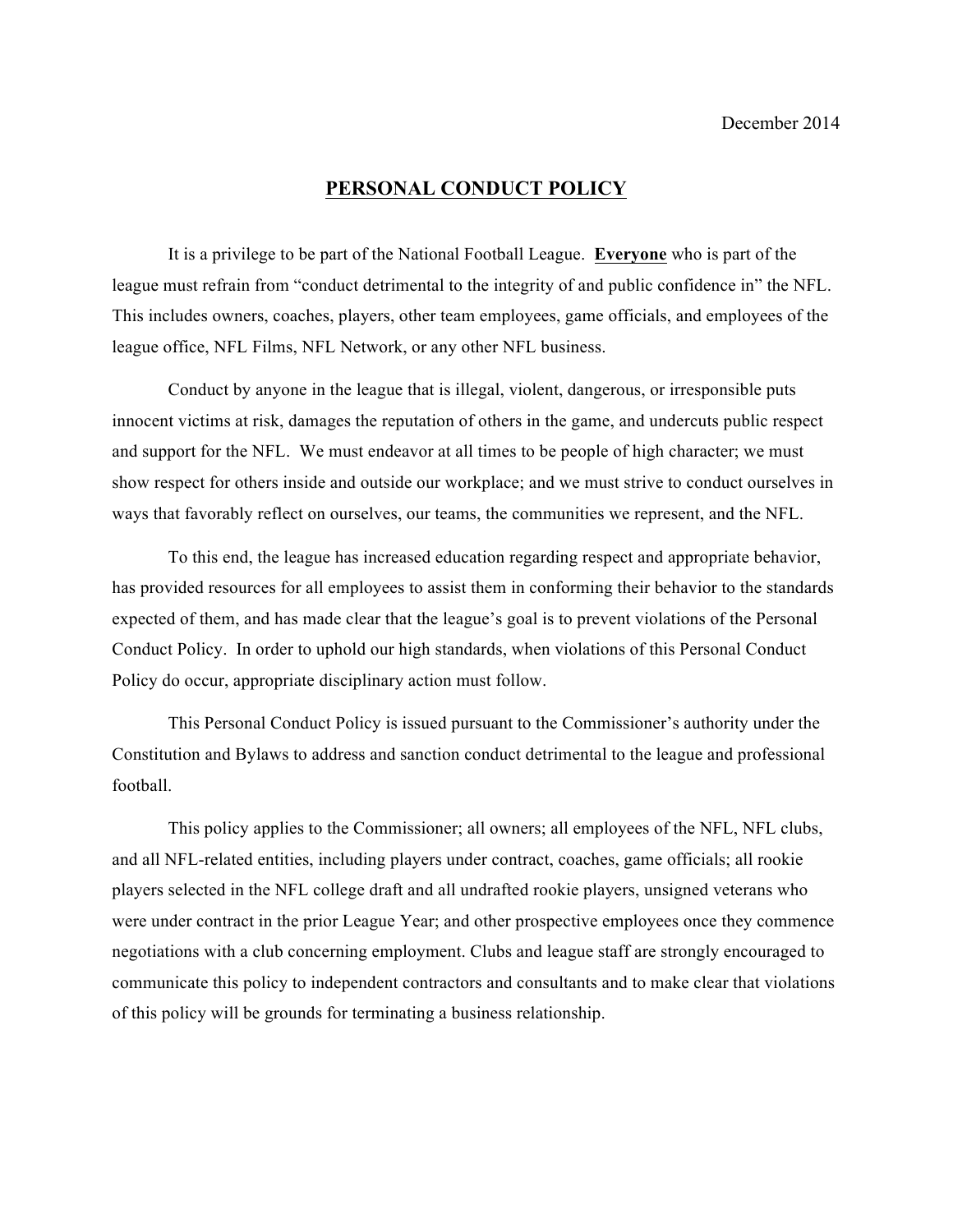## **Expectations and Standards of Conduct**

It is not enough simply to avoid being found guilty of a crime. We are all held to a higher standard and must conduct ourselves in a way that is responsible, promotes the values of the NFL, and is lawful.

If you are convicted of a crime or subject to a disposition of a criminal proceeding (as defined in this Policy), you are subject to discipline. But even if your conduct does not result in a criminal conviction, if the league finds that you have engaged in any of the following conduct, you will be subject to discipline. Prohibited conduct includes but is not limited to the following:

- Actual or threatened physical violence against another person, including dating violence, domestic violence, child abuse, and other forms of family violence;
- **•** Assault and/or battery, including sexual assault or other sex offenses;
- Violent or threatening behavior toward another employee or a third party in any workplace setting;
- Stalking, harassment, or similar forms of intimidation;
- § Illegal possession of a gun or other weapon (such as explosives, toxic substances, and the like), or possession of a gun or other weapon in any workplace setting;
- Illegal possession, use, or distribution of alcohol or drugs;
- Possession, use, or distribution of steroids or other performance enhancing substances;
- Crimes involving cruelty to animals as defined by state or federal law;
- § Crimes of dishonesty such as blackmail, extortion, fraud, money laundering, or racketeering;
- Theft-related crimes such as burglary, robbery, or larceny;
- Disorderly conduct;
- Crimes against law enforcement, such as obstruction, resisting arrest, or harming a police officer or other law enforcement officer;
- Conduct that poses a genuine danger to the safety and well-being of another person; and
- Conduct that undermines or puts at risk the integrity of the NFL, NFL clubs, or NFL personnel.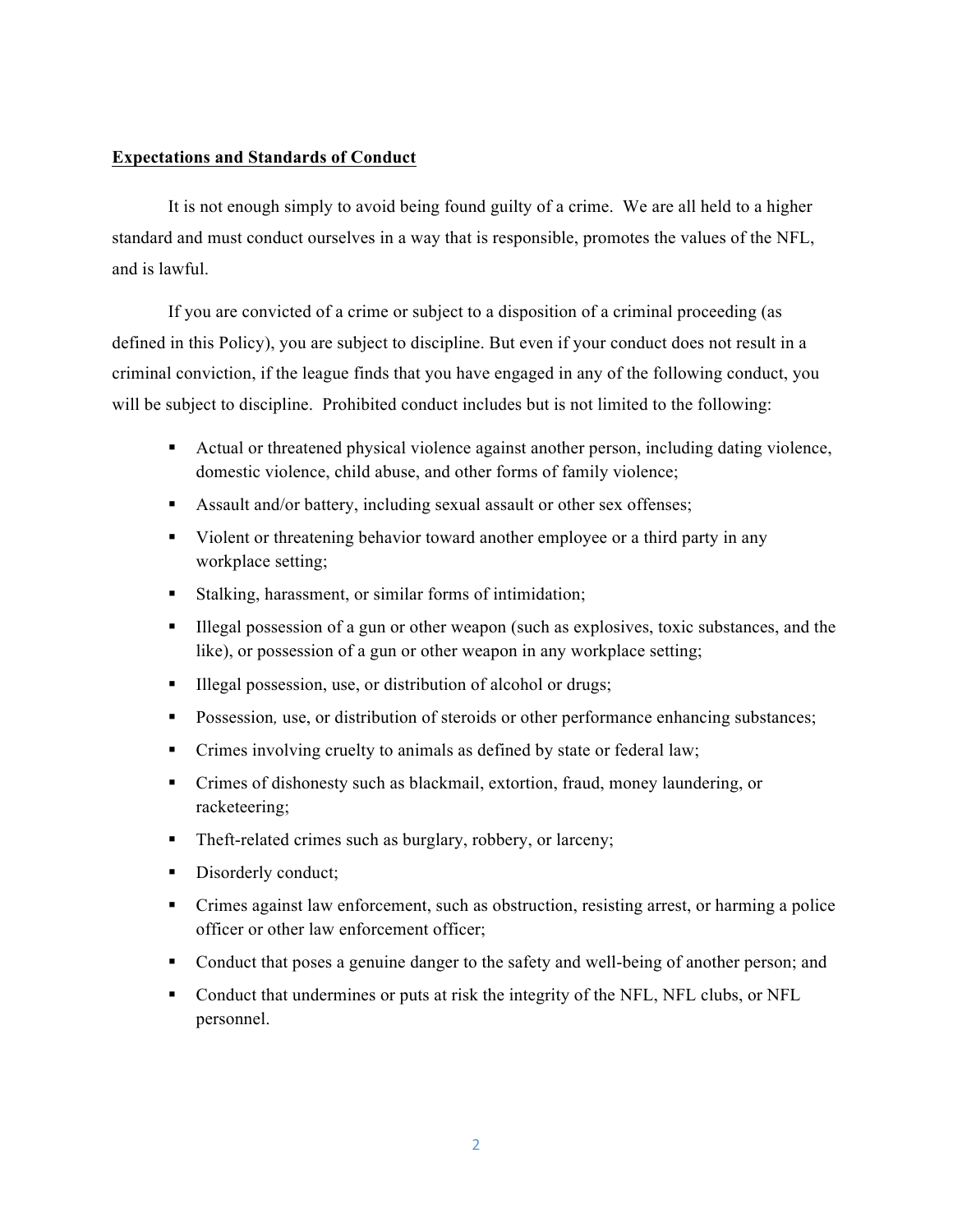## **What Happens When a Violation of This Policy is Suspected?**

**Evaluation, Counseling, and Services –** Anyone arrested or charged with conduct that would violate this policy will be offered a formal clinical evaluation, the cost of which will be paid by the league, and appropriate follow-up education, counseling, or treatment programs. In cases reviewed for possible disciplinary action, the employee's decision to make beneficial use of these clinical services will be considered a positive factor in determining eventual discipline if a violation is found.These evaluations will be available at designated facilities around the country on a confidential basis. The employee may select the particular provider at the designated facility.

In appropriate cases (for example, cases involving domestic violence or child abuse), the league will make available assistance to victims and families, as well as the employee. This assistance may include providing or direction to appropriate counseling, social and other services, clergy, medical professionals, and specialists in dealing with children and youth. These resources will be provided through specialized Critical Response Teams affiliated with the league office and with member clubs. These teams will develop standard protocols based on experts' recommendations of appropriate and constructive responses to reported incidents of violence, particularly incidents of domestic violence, child abuse, or sexual assault. These response teams will assist victims and families in matters of personal security and other needs following a reported incident. In addition, information about local non-league resources to help victims and family members will be provided to affected parties.

**Investigations –** Whenever the league office becomes aware of a possible violation of the Personal Conduct Policy, it will undertake an investigation, the timing and scope of which will be based upon the particular circumstances of the matter. Any such investigation may be conducted by NFL Security, independent parties, or by a combination of the two. In cases that are also being investigated by law enforcement, the league will work to cooperate with and to avoid any conflict or interference with the law enforcement proceedings.

In conducting investigations, the league office will make reasonable efforts to safeguard requests for confidentiality from witnesses and others with information. In addition, the league will not tolerate any retaliation against anyone who in good faith reports a possible violation or provides truthful information during an investigation. Any person who directly or indirectly through others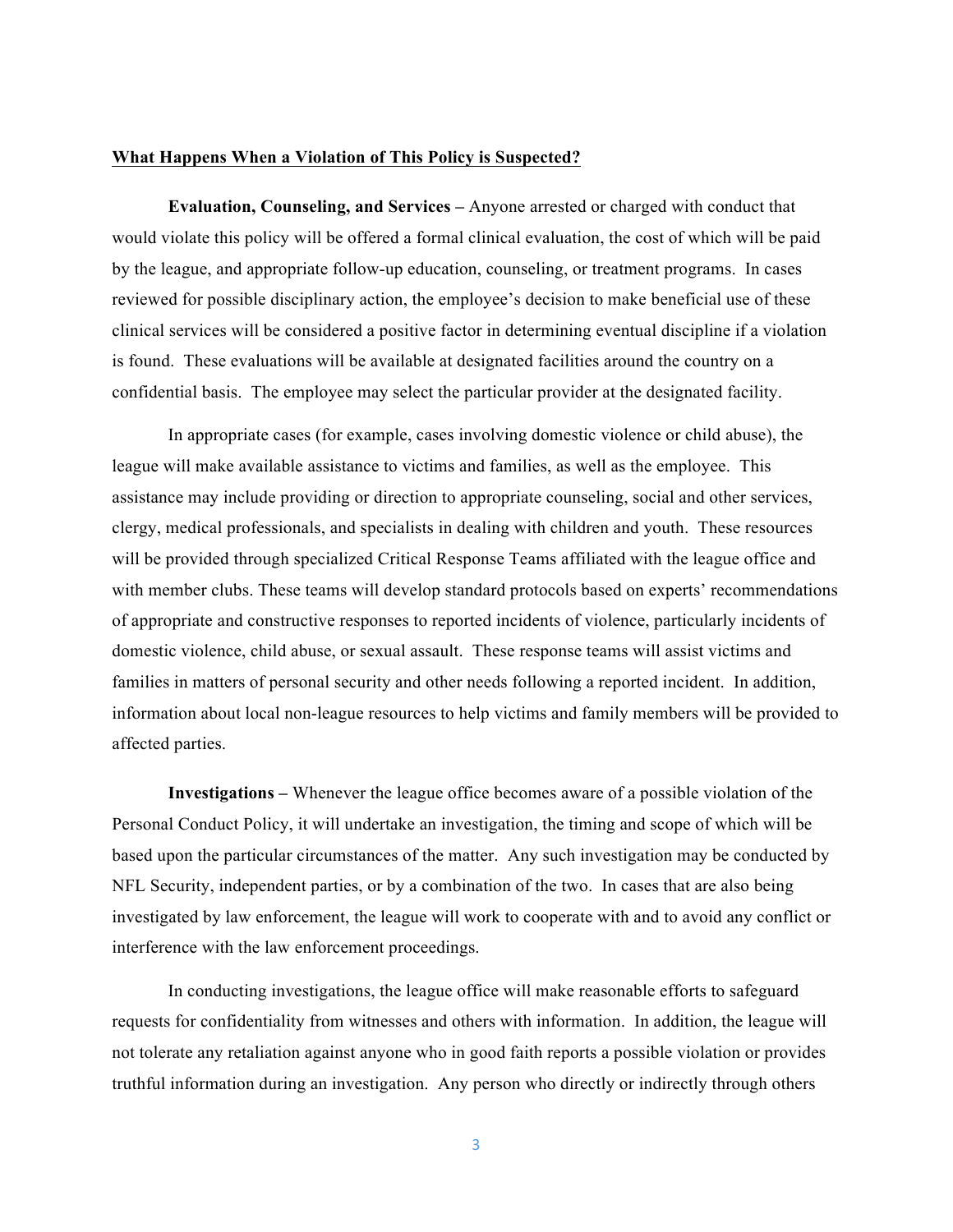interferes in any manner with an investigation, including by retaliating or threatening to retaliate against a victim or witness, will face separate disciplinary action under this policy. Prohibited retaliation includes, but is not limited to: threats, intimidation, harassment, any other adverse action threatened, expressly or impliedly, or taken against anyone who reports a violation or suspected violation of this Policy or who participates in an investigation of a complaint.

In investigating a potential violation, the league may rely on information obtained by law enforcement agencies, court records, or independent investigations conducted at the direction of the NFL. League and team employees are required to cooperate in any such investigation and are obligated to be fully responsive and truthful in responding to requests from investigators for information (testimony, documents, physical evidence, or other information) that may bear on whether the Policy has been violated. A failure to cooperate with an investigation or to be truthful in responding to inquiries will be separate grounds for disciplinary action. Players who are interviewed in the course of an investigation may be accompanied by an NFLPA representative as provided by Article 51, Section 11 of the CBA.

Because the Fifth Amendment's protection against self-incrimination does not apply in a workplace investigation, the league will reserve the right to compel an employee to cooperate in its investigations even when the employee is the target of a pending law enforcement investigation or proceeding. An employee's refusal to speak to a league investigator under such circumstances will not preclude an investigation from proceeding or discipline from being imposed.

**Leave with Pay –** You may be placed on paid administrative leave or on the Commissioner Exempt List under either of the following circumstances:

First, you are formally charged with a crime of violence, meaning that you are accused of having used physical force or a weapon to injure or threaten another person, of having engaged in a sexual assault by force or a sexual assault of a person who was incapable of giving consent, of having engaged in other conduct that poses a genuine danger to the safety or well-being of another person, or of having engaged in animal abuse. The formal charges may be in the form of an indictment by a grand jury, the filing of charges by a prosecutor, or an arraignment in a criminal court.

Second, if an investigation leads the Commissioner to believe that you may have violated this Policy by committing any of the conduct identified above, he may act where the circumstances and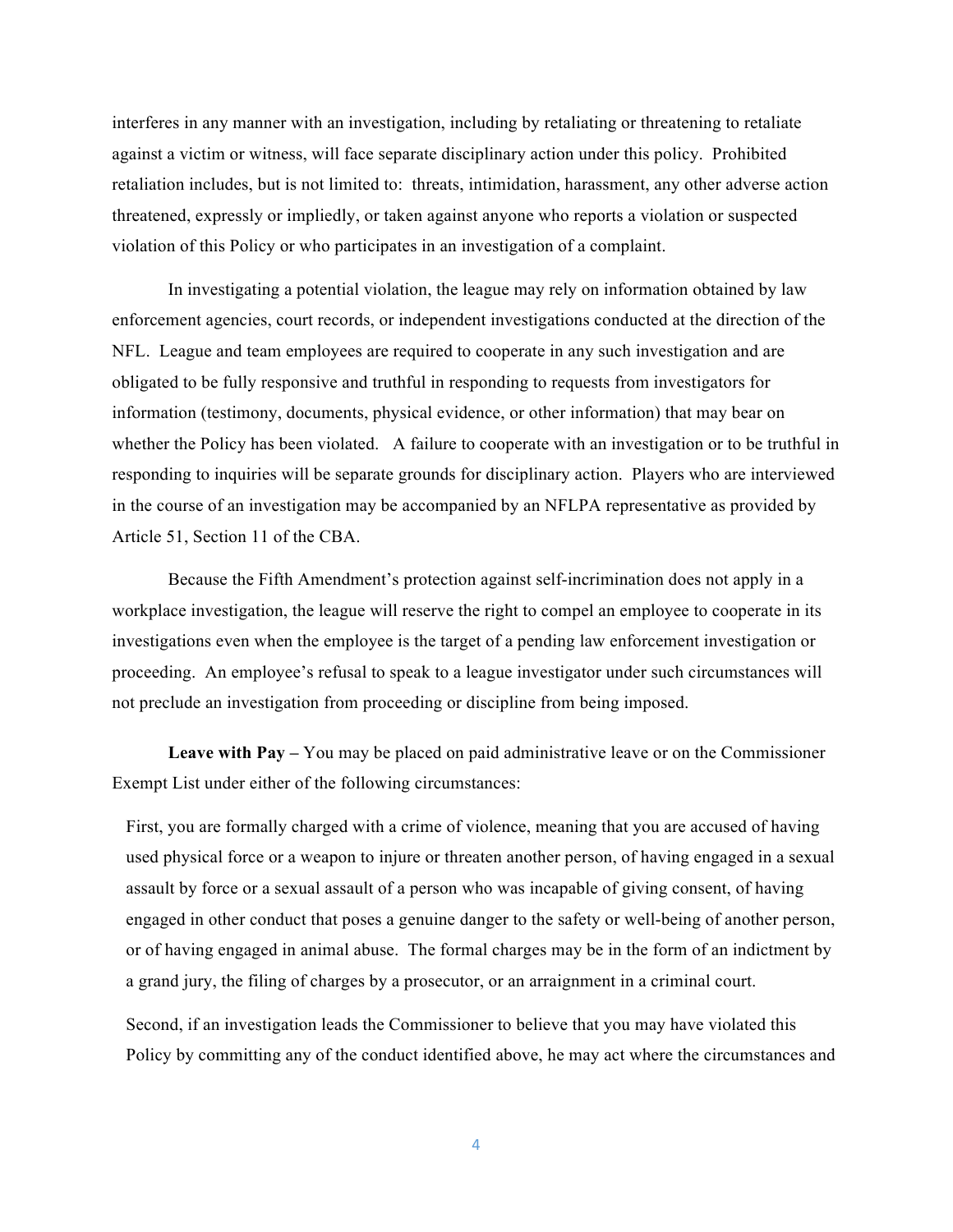evidence warrant doing so. This decision will not reflect a finding of guilt or innocence and will not be guided by the same legal standards and considerations that would apply in a criminal trial.

In cases in which a violation relating to a crime of violence is suspected but further investigation is required, the Commissioner may determine to place a player or other employee on leave with pay on a limited and temporary basis to permit the league to conduct an investigation. Based on the results of this investigation, the player or employee may be returned to duty, be placed on leave with pay for a longer period, or be subject to discipline.

A player who is placed on the Commissioner Exempt List may not practice or attend games, but with the club's permission he may be present at the club's facility on a reasonable basis for meetings, individual workouts, therapy and rehabilitation, and other permitted non-football activities. Non-player employees placed on paid administrative leave may be present only on such basis as is approved by the Commissioner or the league disciplinary officer and only under circumstances in which they are not performing their regular duties.

Leave with pay will generally last until the league makes a disciplinary decision and any appeal from that discipline is fully resolved*.* 

**Discipline** – You have violated this policy if you have a disposition of a criminal proceeding (as defined), or if the evidence gathered by the league's investigation demonstrates that you engaged in conduct prohibited by the Personal Conduct Policy. In cases where you are not charged with a crime, or are charged but not convicted, you may still be found to have violated the Policy if the credible evidence establishes that you engaged in conduct prohibited by this Personal Conduct Policy.

Initial decisions regarding discipline will be made by a disciplinary officer, a member of the league office staff who will be a highly-qualified individual with a criminal justice background. The disciplinary officer will follow the process outlined below and will make the initial decision on discipline pursuant to a delegation of the Commissioner's authority, subject to any appeal. In cases involving league staff, decisions may also be made by senior Human Resources executives consistent with the terms of this Policy.

To assist in evaluating a potential violation, expert and independent advisors may be consulted by the disciplinary officer, the Commissioner, and others as needed*.* Such advisors may include former players and others with appropriate backgrounds and experience in law enforcement,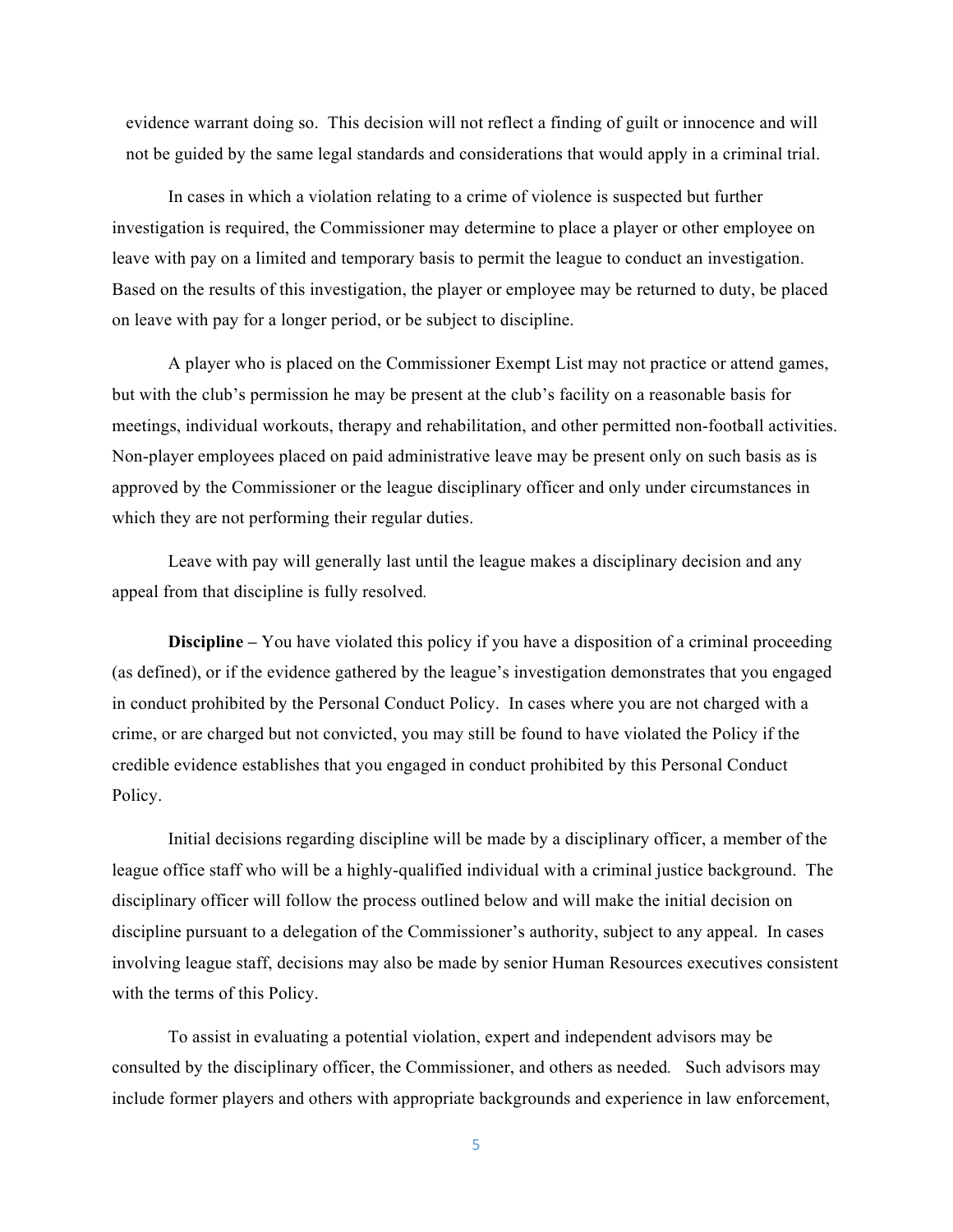academia, judicial and public service, mental health*,* and persons with other specialized subject matter expertise.

Employees who are subject to discipline will be given notice of the potential violation for which discipline may be imposed. The employee will be furnished with the records and other reports that the disciplinary officer has relied on in addressing the matter, including records from law enforcement and a copy of any investigatory report and any documents relied upon by a league investigator in generating the report. The employee will be permitted to submit information in writing to rebut or otherwise respond to the report. In addition, the employee will have the opportunity to meet with the investigator and disciplinary officer in advance of discipline being imposed. In cases where there has been a criminal disposition, the underlying disposition may not be challenged in a disciplinary hearing and the court's judgment and factual findings shall be conclusive and binding, and only the level of discipline will be at issue. Once the record is complete*,* the disciplinary officer will issue a written decision setting forth the reasons for as well as the amount and nature of the discipline to be imposed.

Depending on the nature of the violation and the record of the employee, discipline may be a fine, a suspension for a fixed or an indefinite period of time, a requirement of community service, a combination of the three, or banishment from the league. Discipline may also include requirements to seek ongoing counseling, treatment, or therapy where appropriate as well as the imposition of enhanced supervision. It may also include a probationary period and conditions that must be met for reinstatement and to remain eligible to participate in the league. Repeat offenders will be subject to enhanced and/or expedited discipline, including banishment from the league. In determining discipline, both aggravating and mitigating factors will be considered.

Ownership and club or league management have traditionally been held to a higher standard and will be subject to more significant discipline when violations of the Personal Conduct Policy occur.

With regard to violations of the Personal Conduct Policy that involve assault, battery, domestic violence, dating violence, child abuse and other forms of family violence, or sexual assault involving physical force or committed against someone incapable of giving consent, a first offense will subject the offender to a baseline suspension without pay of six games, with consideration given to any aggravating or mitigating factors. The presence of possible aggravating factors may warrant a longer suspension. Possible aggravating factors include, but are not limited to, a prior violation of

<sup>6</sup>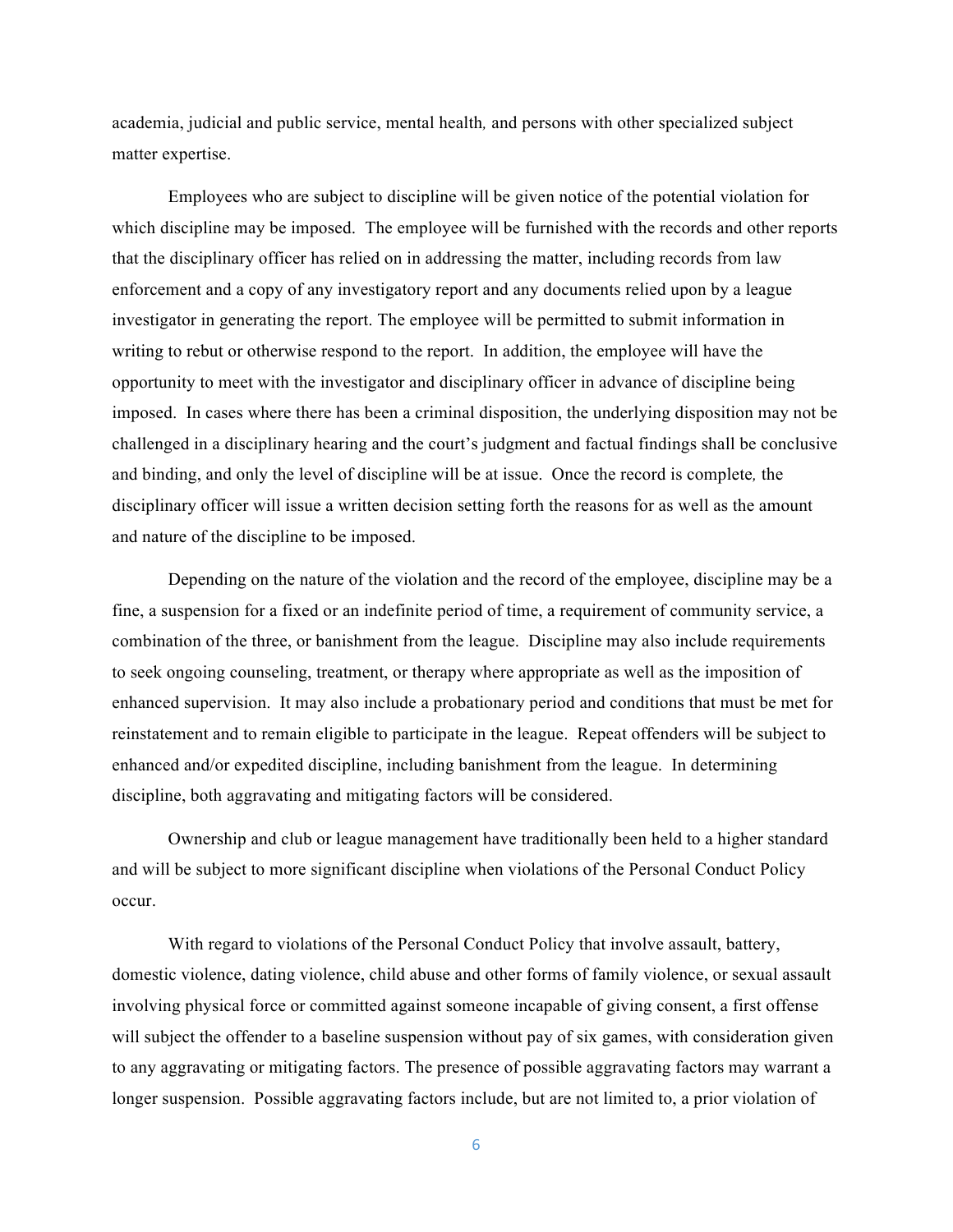the Personal Conduct Policy, similar misconduct before joining the NFL, violence involving a weapon, choking, repeated striking, or when an act is committed against a particularly vulnerable person, such as a child, a pregnant woman, or an elderly person, or where the act is committed in the presence of a child. A second offense will result in permanent banishment from the NFL. An individual who has been banished may petition for reinstatement after one year, but there is no presumption or assurance that the petition will be granted.

Appeals of any disciplinary decision will be processed pursuant to Article 46 of the Collective Bargaining Agreement for players or pursuant to the applicable league procedures for nonplayers. The Commissioner may name a panel that consists of independent experts to recommend a decision on the appeal.

**Reporting –** Clubs are obligated to promptly report any matter that comes to their attention (through, for example, victim or witness reports, law enforcement, media reports) that may constitute a violation of this Policy. Clubs are expected to educate their employees on this obligation to report. League employees who are aware of an incident that may violate this Personal Conduct Policy have a similar obligation to report the matter. Reports should be made to any of Robert Gulliver or Tara Wood of Human Resources, Jeffrey Miller of NFL Security or Adolpho Birch of the Management Council legal staff. Questions about whether an incident triggers a reporting obligation should be directed to a member of the Management Council legal staff.

Failure to report an incident will be grounds for disciplinary action. This obligation to report is broader than simply reporting an arrest; it requires reporting to the league any incident that comes to the club's attention which, if the allegations were true, would constitute a violation of the Personal Conduct Policy.

Anyone who believes that he or she is a victim of conduct that violates the Personal Conduct Policy or who witnesses such conduct is strongly encouraged to report the matter to the club or the league office. Reports will be addressed promptly and confidentially, and the Critical Response Team will be available to address issues regarding victim and family security and other support services. Any employee with questions regarding either this reporting obligation or any other aspect of this Personal Conduct Policy may contact either the Security or Human Resources department, or the NFL Management Council.